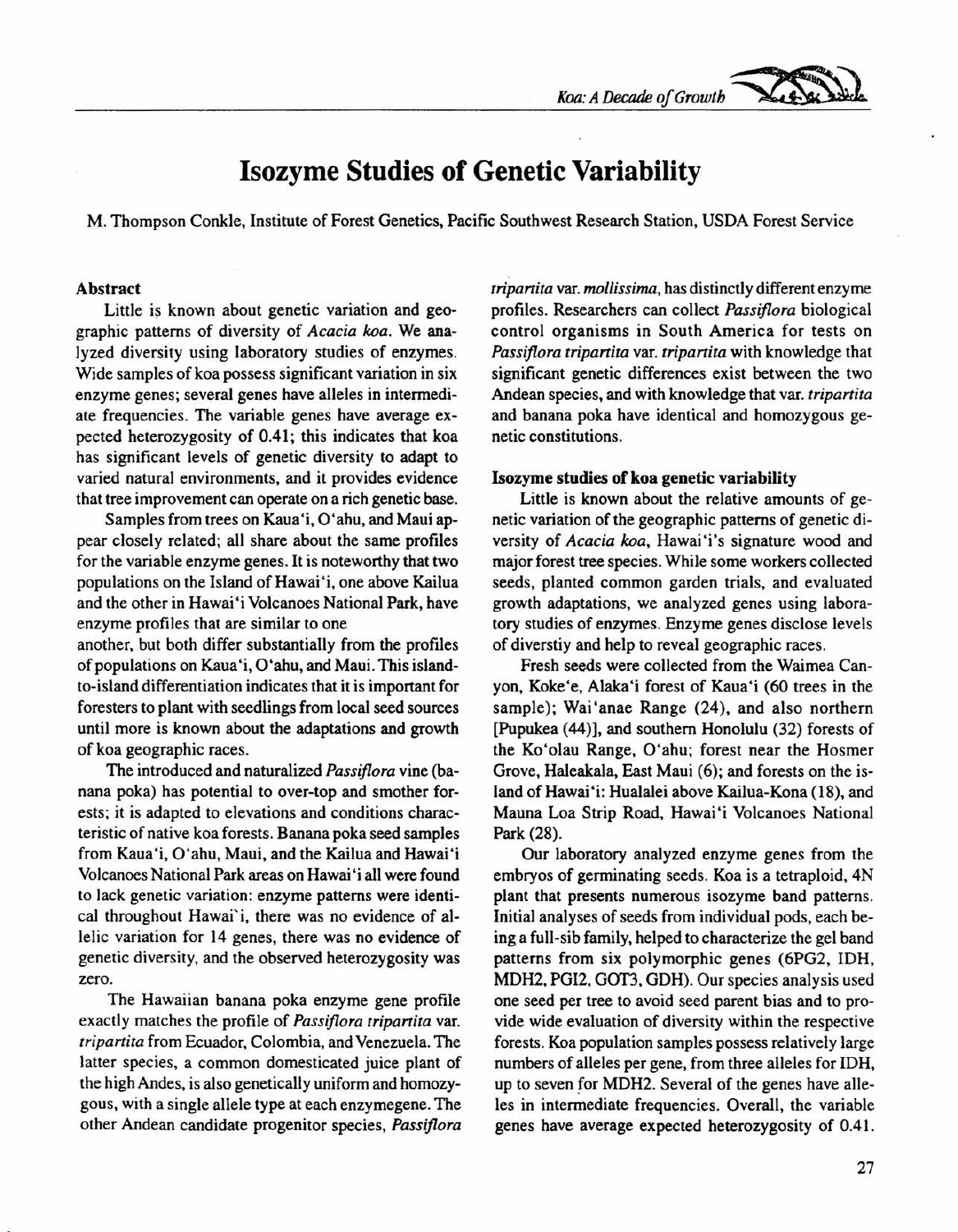# *Koa: A Decade of Growth*

This is a high value compared with many other organisms. It suggests that koa has significant levels of genetic diversity to adapt to varied environments. It provides evidence that tree improvement can operate on a rich genetic base.

Samples from Kaua'i. O'ahu, and Maui appear closely related; all share about the same allele frequency profiles. Figure 1 presents a diagram of genetic distances showing the relationships among populations. It is noteworthy that the two sample populations from the island of Hawai'i are similar to one another, but both differ substantially from the genetic profiles of koa from Kaua'i, O'ahu, and Maui. Big Island populations have intermediate frequencies for two alleles of 6PG2 and one allele of IDH that are absent from Kaua'i, O'ahu, and Maui samples. One allele of 6PG2 and one of IDH are present in samples from Kaua'i, O'ahu, and Maui, but absent from Hawai'i. Island-to-island differentiation indicates that it is important for foresters to plant with seedlings from local seed sources until more is known about the adaptations and growth of koa geographic races.

#### Isozyme studies of banana poka genetic variability

The introduced and naturalized *Passijlora* vine, banana poka, has potential to over-top and smother forests; it is adapted to elevations and conditions of native koa forests. To develop opportunities for biological control of banana poke, we assessed its genetic diversity and compared its gene profile to profiles of the most likely progenitor species.

Field collections of banana poka were made in four major outbreaks in Hawai'i by harvesting individual mature pods from numerous, separate vines. Isozyme analyses of 15 enzyme genes in seed samples from Kaua'i, Maui, and the Kailua and Hawai'i Volcanoes National Park areas of Hawai 'i lacked genetic variation; enzyme patterns of all samples were identical throughout Hawai'i; each gene had one allele type; there was no evidence of genetic diversity; the observed heterozygosity was zero.

Finding genetic uniformity within Hawai'i is highly significant, because it predicts that banana poka has very little opportunity to evolve. It lacks the capacity to modify gene frequencies as a means to adapt to new challenges. The plant's environmental tolerances are set the basic adaptations of its monotypic genotype. Although it possesses poisons that effectively protect it from many predators, any organisms that overcome its defenses will have access to a uniform host. Biological control researchers consider this an ideal situation, because their control agents can be tailored for target-specific success against a unique genotype.

It is possible that insects and diseases in Hawaiian forests may eventually adapt to banana poka. But researchers can hasten control of exotic weeds by importing their native associates to weaken them, feed on them, and reduce their reproductive capacity. What then is the parent progenitor of Hawai'i's banana poka?

While there are approximately 400 species of *Passijlora,* Hawaiian banana poka only resembles a few South American varieties, those cultivated for juice and grown extensively in gardens of small villages through the Northern Andes. Entomologist Rex Friesen, when conducting biological control research at Hilo and Volcano, determined from first-hand experience in Ecuador, Colombia, and Venezuela that two varieties closely match the morphological features of banana poka. Dr. Friesen, with assistance from South American colleagues, made extensive seed collections from the primary, candidate progenitor species: *Passijlora tripartita* var. *tripartita,* and *P. tripartita* var *mollissima.* The collections were in villages at elevations from 2075 meters (6800 feet) up.to 3100 m (10,200 feet). "Fuzzy, feltlike" describes the underside of leaves of variety *mollisima;* it is the main characteristic distinguishing it from smooth leaves of variety *tripartita* and banana poka. We hasten to note that the taxonomic nomenclature of these varieties is unsettled; various species and varietal names are in local use.

Seeds from South America were analyzed in starch gels alongside seeds from banana poka to compare enzyme gene profiles. The Hawaiian banana poka enzyme gene profiles exactly match the profiles of *Passijlora tripartita* var. *tripartita* from Ecuador, Colombia, and Venezuela. Surprisingly, our isozyme analyses of 15 genes, based on extensive collections and numerous vine samples, indicate that variety *tripartita* is also genetically uniform and homozygous and, with only a few rare excepetions, consists of a single allele type at each enzyme gene. It is now clear that banana poka's homozygosity traces to a cultivated variety that is homozygous. The other Andean candidate progenitor species, *P. tripartita* var. *mollissima,* has distinctly different enzyme profiles: it is highly variable with allelic variation (5 alleles were present in GOT2) in 12 of a total of 15